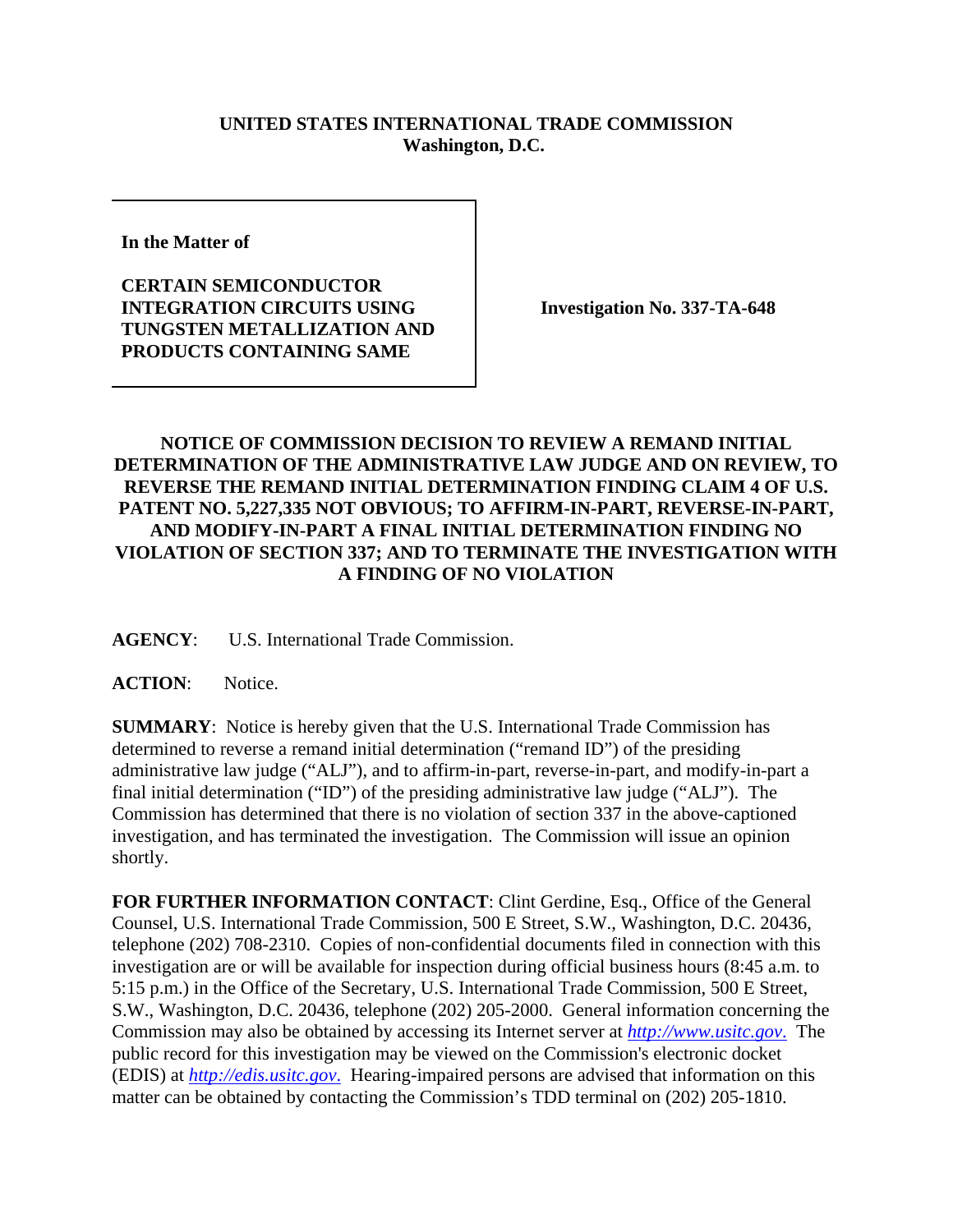**SUPPLEMENTARY INFORMATION**: The Commission instituted this investigation on May 21, 2008, based on a complaint filed on April 18, 2008, by LSI Corporation of Milpitas, California and Agere Systems Inc. of Allentown, Pennsylvania. The complaint, as amended, alleged violations of section 337 of the Tariff Act of 1930, as amended, 19 U.S.C. § 1337, in the importation into the United States, the sale for importation, and the sale within the United States after importation of certain semiconductor integrated circuits using tungsten metallization and products containing the same by reason of infringement of one or more of claims 1, 3, and 4 of U.S. Patent No. 5,227,335. The amended complaint named numerous respondents. Several respondents have been terminated from the investigation due to settlement or failure to name the proper party. The following six respondents remain in the investigation: Tower Semiconductor, Ltd. ("Tower") of Israel; Jazz Semiconductor ("Jazz") of Newport Beach, California; Powerchip Semiconductor Corporation of Taiwan; Grace Semiconductor Manufacturing Corporation of China; Integrated Device Technology, Inc. of San Jose, California; and Nanya Technology Corporation of Taiwan. The complaint further alleged that an industry in the United States exists as required by subsection (a)(2) of section 337.

On September 21, 2009, the ALJ issued his final ID finding no violation of section 337 by the remaining respondents. On November 23, 2009, the Commission issued notice of its determination to review-in-part the ID and issued an order remanding the investigation to the ALJ for further proceedings relating to whether claim 4 is rendered obvious by IBM Process A in light of the other prior art asserted by respondents and the Commission investigative attorney ("IA"). Specifically, the Commission determined to review: (1) invalidity of claims 1, 3, and 4 of the '335 patent under 35 U.S.C. §§ 102(g) & 103 with respect to IBM Process A, IBM Process B, and the AMD prior art; and (2) Jazz's stipulation regarding whether its process meets the complete, third recited step of claim 1, *i.e.*, "depositing a tungsten layer by chemical vapor deposition, said tungsten layer covering said glue layer on said dielectric and said exposed material." The Commission determined not to review the remainder of the ID. Also, the Commission requested written submissions on the ALJ's remand determination and responses to the written submissions, and briefing on remedy, the public interest, and bonding.

On January 15, 2010, the ALJ issued his remand ID finding that claim 4 is not rendered obvious by IBM Process A and other prior art asserted by respondents and the IA. On February 2 and 12, 2010, respectively, complainants and respondents each filed a brief and reply brief on the issues for which the Commission requested written submissions. On February 2 and 16, 2010, respectively, the IA filed a brief and a reply brief on the issues for which the Commission requested written submissions. Also, on February 12, 2010, Tower and Jazz filed a joint, separate reply brief.

Having reviewed the record in this investigation, including the remand and final IDs and the parties' written submissions, the Commission has determined to reverse the remand ID, and affirm-in-part, reverse-in-part, and modify-in-part the final ID. The Commission has determined that there is no violation of section 337 by the remaining respondents. Particularly, the Commission has reversed the ALJ's finding that claim 4 is invalid due to anticipation in view of